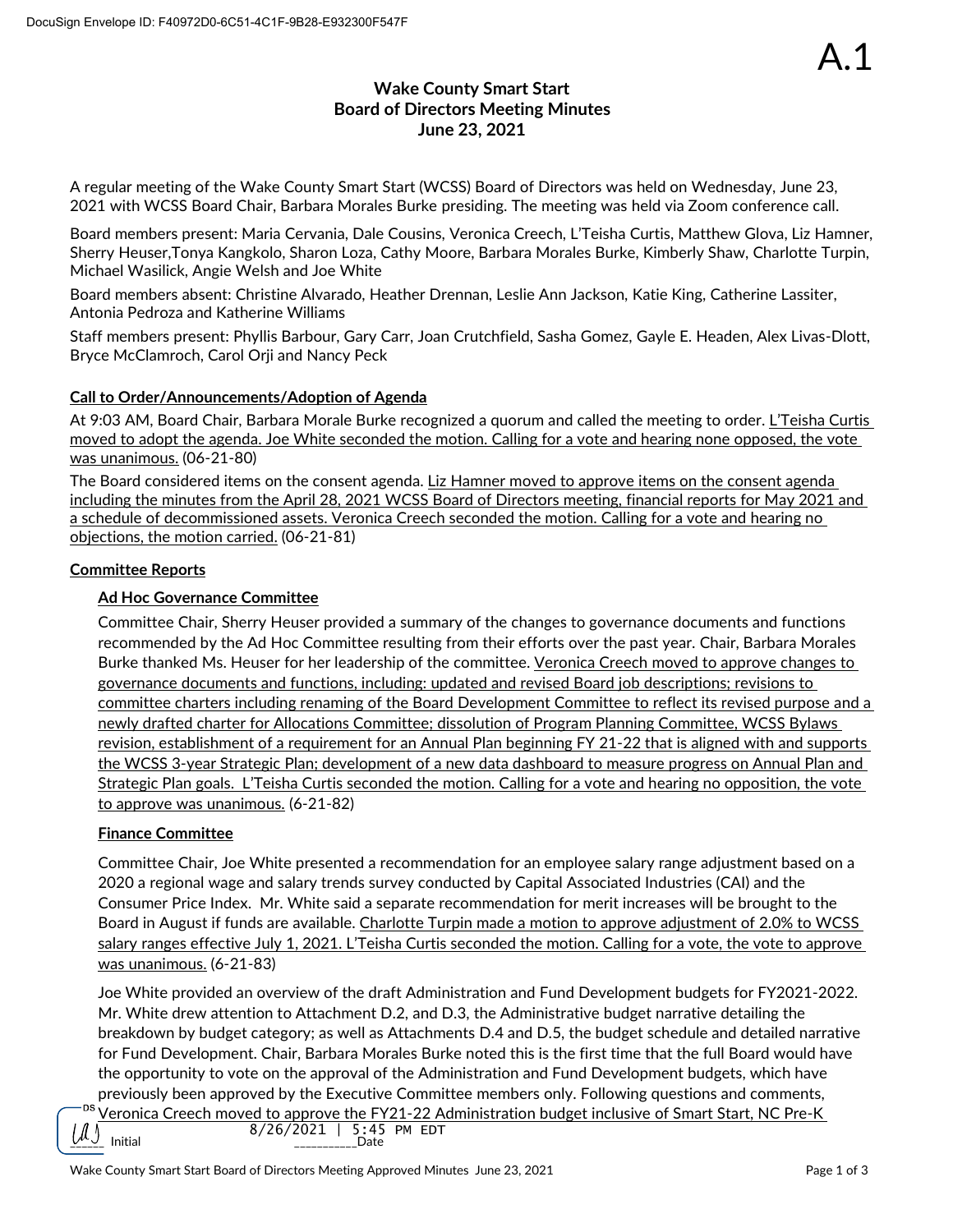Administration, MAC grant and services, grants and unrestricted funds and the FY21-22 Fund Development budget; and the use of \$43,802 from Smart Administration funds to support the Fundraising budget. Matt Glova seconded the motion. Calling for a vote and hearing none opposed, the vote was unanimous. (6-21-84)

Mr. White presented a Finance Committee recommendation for additional staff positions to support the development of the new Wake ThreeSchool program. Mr. White informed the board that the annual salary and benefit costs of about \$276,500 for four staff positions would be fully covered by the \$350,000 funding allocation from Wake County for ThreeSchool, allowing the remaining funds to be used for other costs for the program. Following questions and comments, Dale Cousins made a motion to approve the addition of four new full time staff positions for the Wake ThreeSchool program: Program Manager, Implementation Specialist, Enrollment Coordinator and Program Assistant. Charlotte Turpin seconded the motion. Calling for a vote and hearing all in favor, the vote to approve passed. (6-21-85)

#### **Board Development Committee**

Board Development Committee Chair, Angie Welsh presented a recommendation to consider re-election of two current board members and the election of a slate of Board officers. Chair, Barbara Morales Burke noted the composition of Executive Committee to include officers, chairs of board committees and the Executive Director is in alignment with the updated organizational by-laws approved earlier. Sherry Heuser made a motion to re-elect Christine Alvarado and Joe White for an additional 3-year term to expire in 2024. Charlotte Turpin seconded the motion. Calling for a vote and hearing all in favor, the recommendation was approved. (6-21-86) Charlotte Turpin moved to elect the following officers: Sherry Heuser as Chair, Katherine Williams as Vice-Chair, Barbara Morales Burke as Past Chair, Leslie Ann Jackson as Secretary, and Joe White as Treasurer. L'Teisha Curtis seconded the motion. Calling for a vote and hearing no opposition, the vote was unanimous. (6-21-87) At this point, Barbara Morales Burke turned over leadership of the remaining meeting to new Board Chair, Sherry Heuser. Ms. Heuser lauded outgoing Board Chair, Barbara Morales Burke for her exceptional leadership and guidance during her tenure as Chair.

Angie Welsh presented an additional Board Development Committee recommendation for the election of a new board candidate to fill a vacancy in business leadership representation. Liz Hamner made a motion to elect Nikia Coates as a Board member for an initial 3 year term to expire in 2024. L'Teisha Curtis seconded the motion. Calling for a vote, and hearing no objections, the recommendation was approved. (6-21-88)

#### **Chair's Report**

Chair, Sherry Heuser provided a recap of the following highlights from the May, 2021 Executive Committee meeting.

- Heard updates from Advancement Committee, including an announcement of the 25<sup>th</sup> Anniversary Planning Subcommittee co-chairs: Veronica Creech and Jen McPherson, continued discussion regarding an honorary host committee and plans for a mailing to 1996 Society members.
- Heard an update from Ad Hoc Committee on the development of revised governance documents and functions which have now been approved by the full Board
- Listened to a report from the Board Development Committee on election planning
- Approved a one-time 3% profit sharing contribution to the 401k accounts of eligible staff

Ms. Heuser reported 77% participation rate in board giving by eligible members to date in FY20-21 and reminded all board members who have not given so far, to consider contributing a gift of any amount before the fiscal year ends June 30.

#### **Executive Director's Report**

Executive Director Gayle E. began her report by recognizing Pre-K Manager, Joan Crutchfield and Director of Community Relations and Development, Phyllis Barbour for their expertise and efforts in planning for a successful site visit by U.S. Secretary of Education, Miguel Cardona. She also expressed appreciation to Barbara Morales Burke for her leadership and thought partnering over the last two years.

Ms. Headen provided updates on the following topics:

 $\mu$ ) Initial  $\mu$  initial  $\mu$ 8/26/2021 | 5:45 PM EDT

Wake County Smart Start Board of Directors Meeting Approved Minutes June 23, 2021 **Page 2 of 3** Page 2 of 3